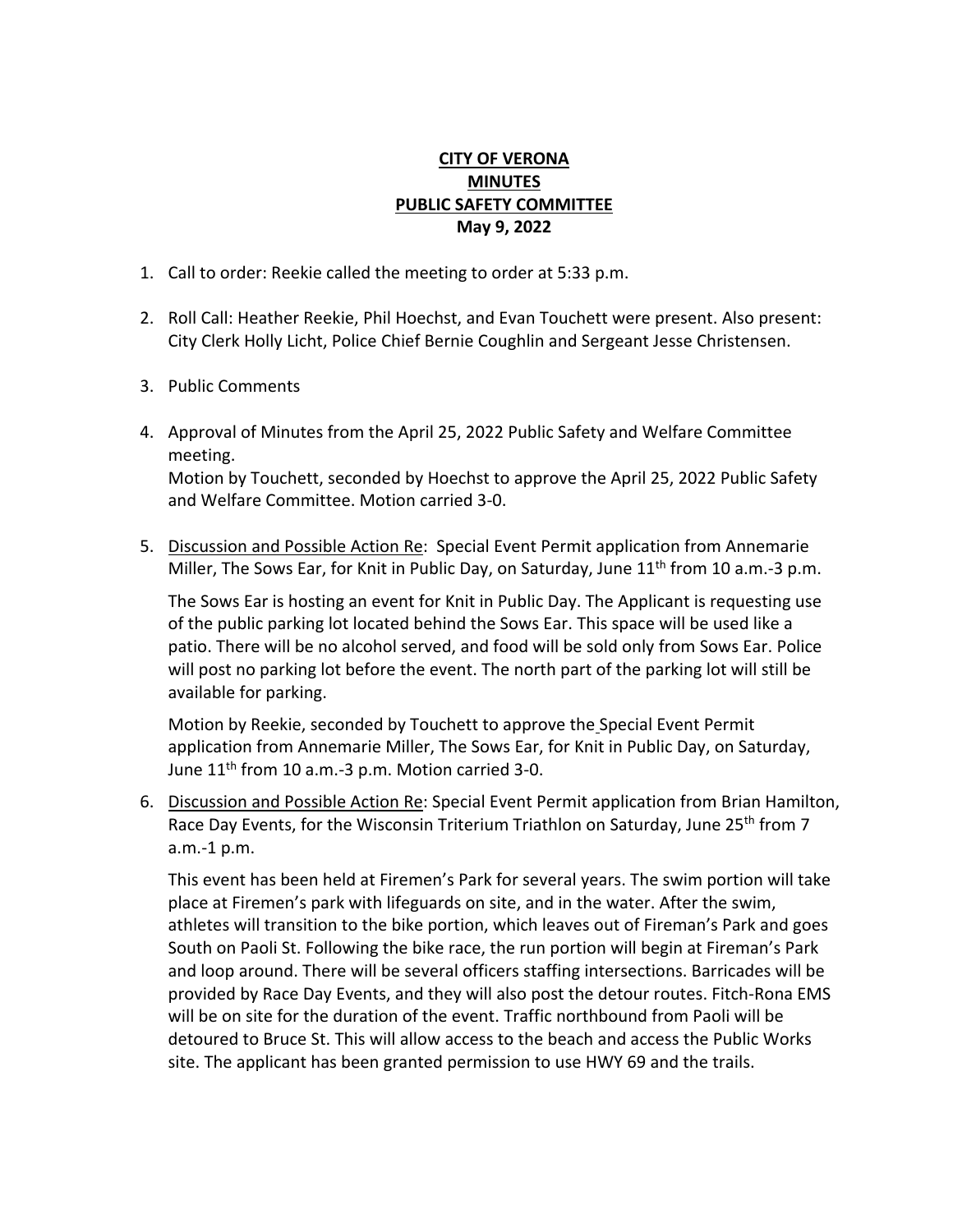Motion by Reekie, seconded by Touchett to approve a Special Event Permit application from Brian Hamilton, Race Day Events, for the Wisconsin Triterium Triathlon on Saturday, June 25<sup>th</sup> from 7 a.m.-1 p.m. Motion carried 3-0.

7. Discussion and Possible Action Re: Special Event Permit application and Temporary Class "B" Fermented Malt Beverage and "Class B" Wine license from Le Jordan, Verona Area Chamber of Commerce, for Hometown Days on Friday, June 3-Sunday, June 5

Hometown Days will again be located at Festival Park located behind City Hall. The general layout of the festival is consistent with previous years. Fireworks will be held on Friday night. Other weekend activities include pony rides, a petting zoo, the Hometown Hustle 5K run/walk, live music, food stands, carnival rides, the Hometown Rumble car show, and the Hometown Days parade.

The Temporary Class "B" Retailer's License allows the Verona Area Chamber of Commerce to sell beer and wine at the Hometown Days event. The beer tent will be open Friday through Sunday. Beer will be served in cans; there will be no draft beer. Children aged 14 and under will be allowed in the beer tent with a parent until 7:00 p.m. on Friday and Saturday nights, and until 5:30 p.m. on Sunday. A safe ride program will be provided. A licensed bartender will be on site during all beer tent hours. Staff recommends approval contingent upon receipt of a certificate of insurance.

Motion by Reekie, seconded by Hoechst to recommend that the Common Council approve a special Event Permit application and Temporary Class "B" Fermented Malt Beverage and "Class B" Wine license from Le Jordan, Verona Area Chamber of Commerce, for Hometown Days on Friday, June 3-Sunday, June 5 contingent upon receipt of certificate of insurance and Fire Department approval of fireworks. Motion carried 3-0.

8. Discussion and Possible Action Re: A change of agent request from Skogen Foodliner, Inc., d/b/a Festival Foods, located at 660 Hometown Circle

Festival Foods has requested a change of agent from Jeff Brasel to Travis Pitz. A background check was completed, and no issues were identified.

Motion by Reekie, seconded by Hoechst to recommend approval of a change of agent request from Skogen Foodliner, Inc., d/b/a Festival Foods, located at 660 Hometown Circle. Motion carried 3-0.

9. Discussion Re: Marijuana arrest data requested at the February 28, 2022 meeting

Chief Coughlin gave an overview of marijuana arrests from 2017-2021. He highlighted that many were secondary citations, how many were officer initiated, and how many were citizen initiated. He also showed how many citations were issued vs. the number of convictions. The average citation amount for 2021 was \$188.62.